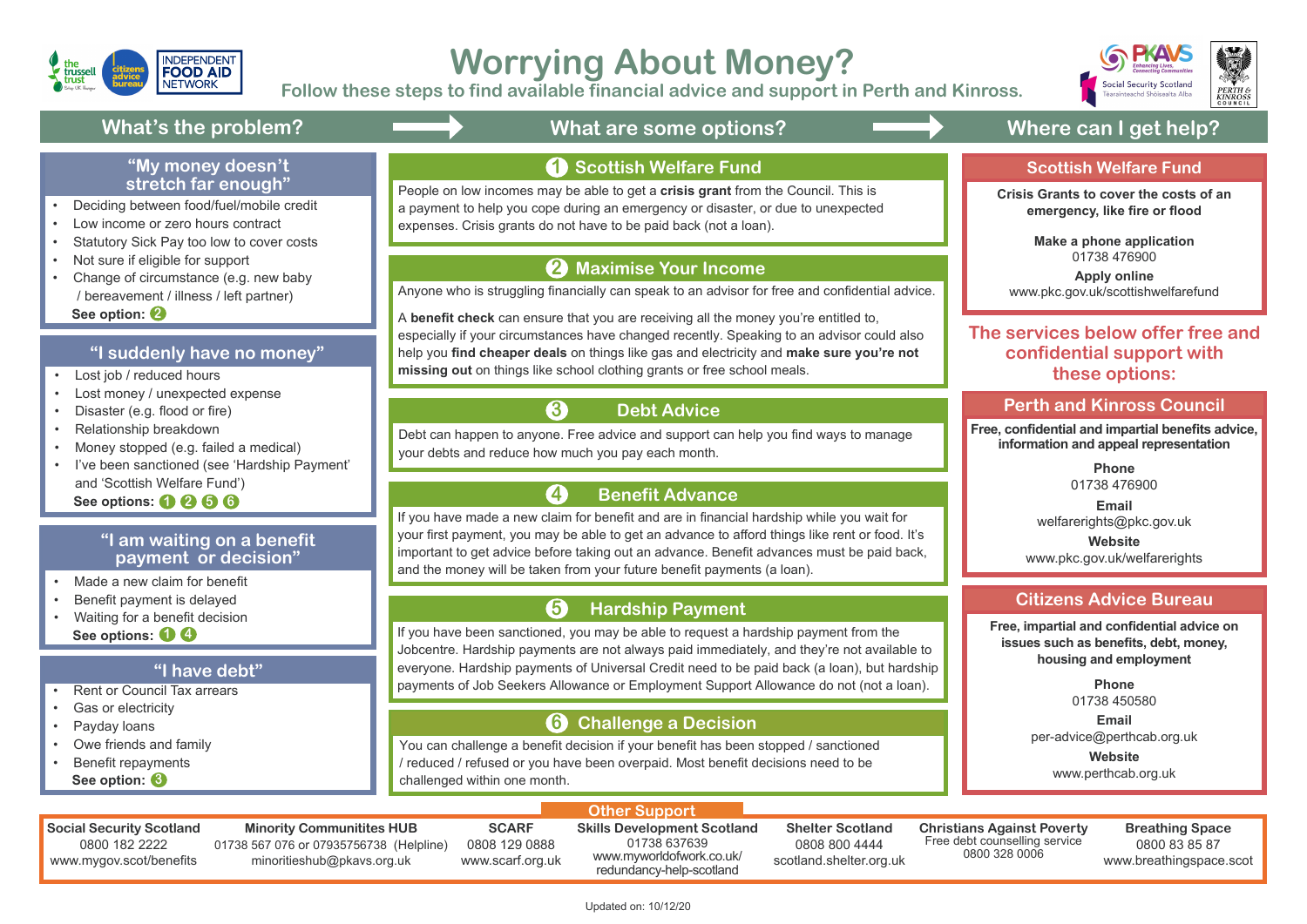#### **Step 1: What's the problem?**

#### **I suddenly have no money**

- Lost job / reduced hours
- Lost money / unexpected expense
- Disaster (e.g. flood or fire)
- Relationship breakdown
- Money stopped (e.g. failed a medical)
- Sanctioned see option 5

## **1 2 5 6 See Options:**

#### **My money doesn't stretch far enough**

- Deciding between food / fuel / mobile credit
- Low income or zero hours contract

**2**

- Statutory Sick Pay too low to cover costs
- Not sure if eligible for support
- Change of circumstance (e.g. new baby / bereavement / illness / left partner)

**See Option:**

#### **I have debt**

- Rent or Council Tax arrears
- Gas or electricity
- Payday loans
- Owe friends and family
- Benefit repayments



#### **I am waiting on a benefit payment/decision**

- Made a new claim for benefit
- Benefit payment is delayed
- Waiting for a benefit decision



#### **1 Scottish Welfare Fund**

People on low incomes may be able to get a **crisis grant** from the Council.

This is a payment to help you cope during an emergency or disaster, or due to unexpected expenses. Crisis grants do not have to be paid back (not a loan).

#### **Where can I get help? C A B**

### **2 Maximise Your Income**

Anyone who is struggling financially can get a benefit check and speak to an advisor for free and confidential advice.

A **benefit check** can ensure that you are receiving all the money you're entitled to, especially if your circumstances have changed recently. Speaking to an advisor could also help you **find cheaper deals** on things like gas and electricity and **make sure you're not missing out** on things like school clothing grants or free school meals.

#### **Where can I get help? A B**

#### **3 Debt Advice**

Debt can happen to anyone. Free advice and support can help you find ways to manage your debts and reduce how much you pay each month.

**Where can I get help? A B**

#### **Step 2: What are some options?**

### **4 Benefit Advance**

If you have made a new claim for benefit and are in financial hardship while you wait for your first payment, you may be able to get an advance to afford things like rent or food. It's important to get advice before taking out an advance. Benefit advances must be paid back, and the money will be taken from your future benefit payments (a loan).

### **Where can I get help? A B**

### **5 Hardship Payment**

If you have been sanctioned, you may be able to request a hardship payment from the Jobcentre. Hardship payments are not always paid immediately, and they're not available to everyone. Hardship payments of Universal Credit need to be paid back (a loan), but hardship payments of Job Seekers Allowance or Employment Support Allowance do not (not a loan).

**Where can I get help? A B**

### **6 Challenge a Decision**

You can challenge a benefit decision if your benefit has been stopped / sanctioned / reduced / refused or you have been overpaid. Most benefit decisions need to be challenged within one month.

**Where can I get help? A B**